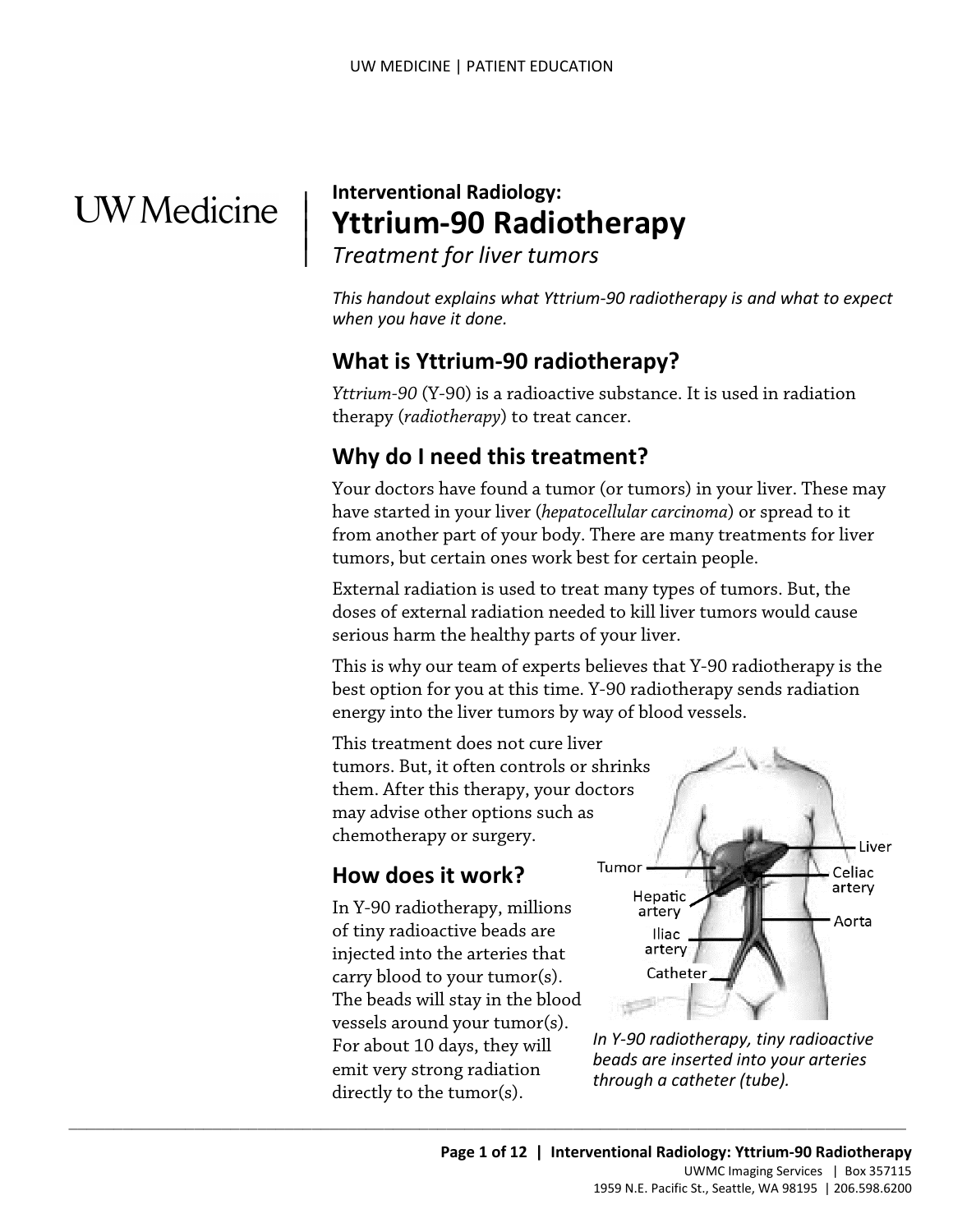Even after they are no longer radioactive, the beads still work for several months to kill the tumor. They do this by blocking the flow of blood and oxygen to the tumor. There will be very little effect on healthy parts of your liver or other tissues in the area such as your intestines or skin.

Y-90 radiotherapy is a *minimally invasive* treatment. This means that only small medical tools are used and your body is not opened up. Your body will recover more quickly than it would after other types of surgery.

### **What beads are used in Y-90 radiotherapy?**

The beads used in Y-90 radiotherapy are made of either plastic or glass. Two types of beads can be used for this treatment:

- spread from colon cancer. We sometimes use this material for other types of liver cancer, too. <ul>\n<li>SIR-Spheres are approved by the U.S. Food and Drug Administration (FDA) for people with tumors in the liver that h spread from colon cancer. We sometimes use this material for other types of liver cancer, too.</li>\n<li><i>TheraSphere</i> is approved by the FDA as a <i>humanitarian use device</i> (HUD) to treat <i>hepatocellular carcinoma</i>. An HUD is a device that has been approved for treating a small number of people with a specific health condition.</li>\n</ul> • *SIR-Spheres* are approved by the U.S. Food and Drug Administration (FDA) for people with tumors in the liver that have
	- *TheraSphere* is approved by the FDA as a *humanitarian use device*  (HUD) to treat *hepatocellular carcinoma*. An HUD is a device that has been approved for treating a small number of people with a specific health condition.

Both types of bead have been used safely in thousands of patients with liver tumors, with good results. We will choose the type of bead that will work best for you.

### **How is the procedure done?**

 special doctor who uses X-rays to guide their work. Y-90 radiotherapy is done by an *interventional radiologist*. This is a

The treatment is done over a few months. It has 3 or 4 steps.

#### **Step 1: Mapping Angiogram**

A *mapping angiogram* takes 2 to 4 hours. During this procedure:

• You will lie on your back on an X-ray table.

- There will be a short burning feeling when the local *anesthetic*  (numbing medicine) is applied to your skin. After that, you should not have any discomfort.
- in your groin and thread it to your liver arteries. X-rays will help your doctor guide this catheter to the right place. • Your doctor will place a small plastic tube (*catheter*) into an artery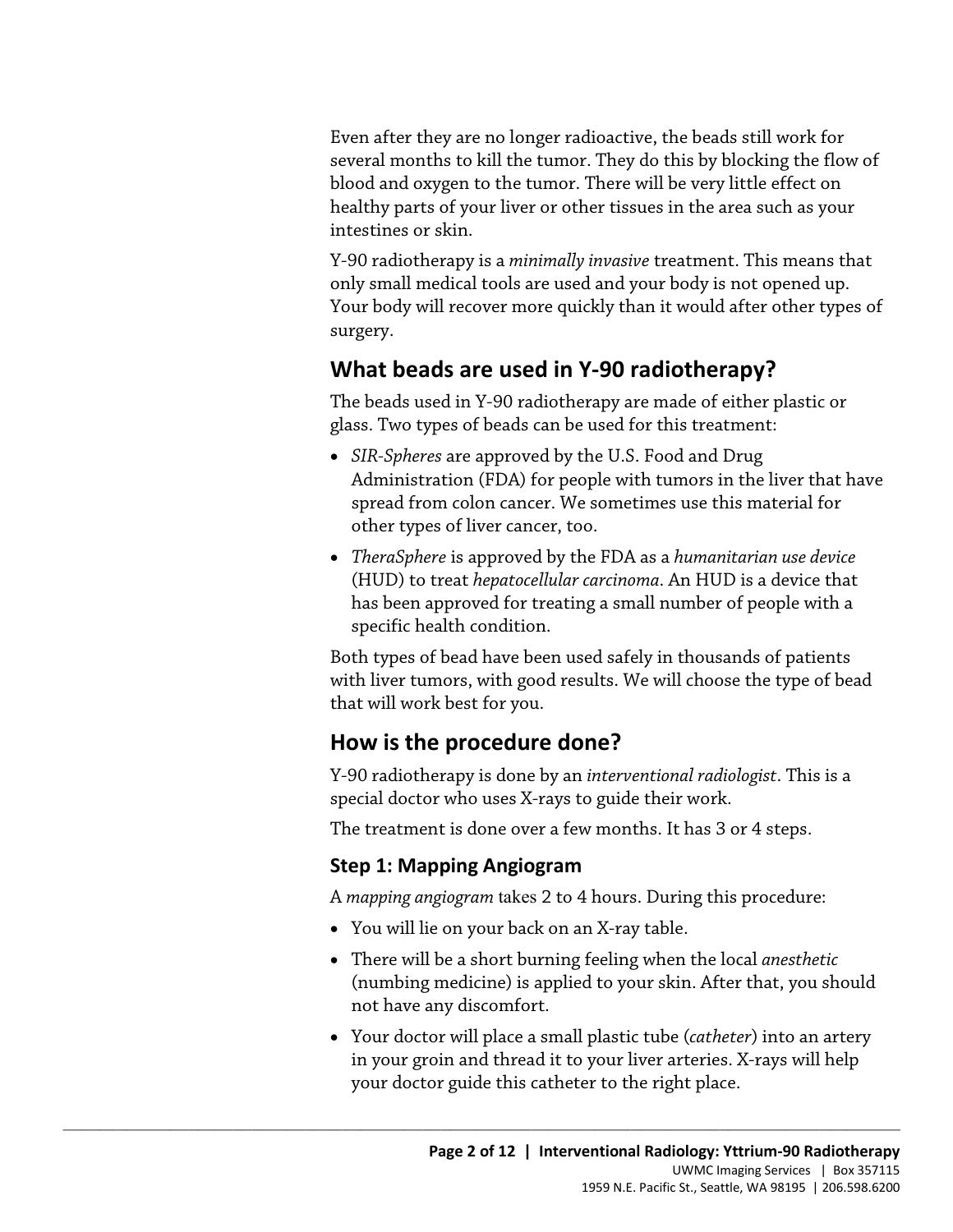therapy for you. • *Angiograms* (X-ray pictures) are done to help your doctor see how blood flows to your liver. This will tell your doctor if we can use Y-90

If the angiogram shows that Y-90 therapy:

- Will not work for you, the procedure will end.
- Will work for you, your doctor will go ahead with the next steps.
- *accessory arteries.* • Your doctor will use small metal wires (*coils*) to block off blood vessels that should not receive radiation. This is called *coiling of your*
- A harmless *tracer agent* will be injected into your liver arteries. The angiogram shows how much tracer enters the tissues around your liver.
- Then, you will be taken down the hall to the Nuclear Medicine<br>department for a SPECT scan. SPECT stands for *single photon*<br>*emission computed tomography*. This scan will show how much of th<br>tracer has left your liver an • Then, you will be taken down the hall to the Nuclear Medicine department for a SPECT scan. SPECT stands for *single photon emission computed tomography*. This scan will show how much of the tracer has left your liver and entered your lungs or other organs.

If the scan shows:

- **Too much tracer** in the tissue outside your liver, Y-90 treatment will not work for you, and the procedure will end.
- **Little or no tracer** in the tissue outside your liver, you will be approved to go to Step 2.

 your Y-90 treatment. This treatment occurs about 10 to 14 days after After mapping, Interventional Radiology staff will contact you to set up the mapping.

#### **Step 2: Y-90 Treatment**

If you are approved for Y-90 therapy after Step 1, your precise dose of radiation will be calculated and delivered to the hospital at a specific time. About 2 weeks after Step 1, you will have a *Y-90 infusion*.

The infusion takes about 1 hour. During this procedure:

- last time, the catheter will be threaded to your liver. • Another catheter will be placed in the artery in your groin. Like the
- Bads coated with Y-90 will be slowly injected into your liver artery.

#### **Step 3: 2nd Y-90 Infusion** *(if needed)*

 $\_$  ,  $\_$  ,  $\_$  ,  $\_$  ,  $\_$  ,  $\_$  ,  $\_$  ,  $\_$  ,  $\_$  ,  $\_$  ,  $\_$  ,  $\_$  ,  $\_$  ,  $\_$  ,  $\_$  ,  $\_$  ,  $\_$  ,  $\_$  ,  $\_$  ,  $\_$  ,  $\_$  ,  $\_$  ,  $\_$  ,  $\_$  ,  $\_$  ,  $\_$  ,  $\_$  ,  $\_$  ,  $\_$  ,  $\_$  ,  $\_$  ,  $\_$  ,  $\_$  ,  $\_$  ,  $\_$  ,  $\_$  ,  $\_$  ,

 Step 2. We often treat only half of the liver in Step 2. If you need a 2nd Y-90 infusion to treat other parts of your liver, it will be 4 to 6 weeks after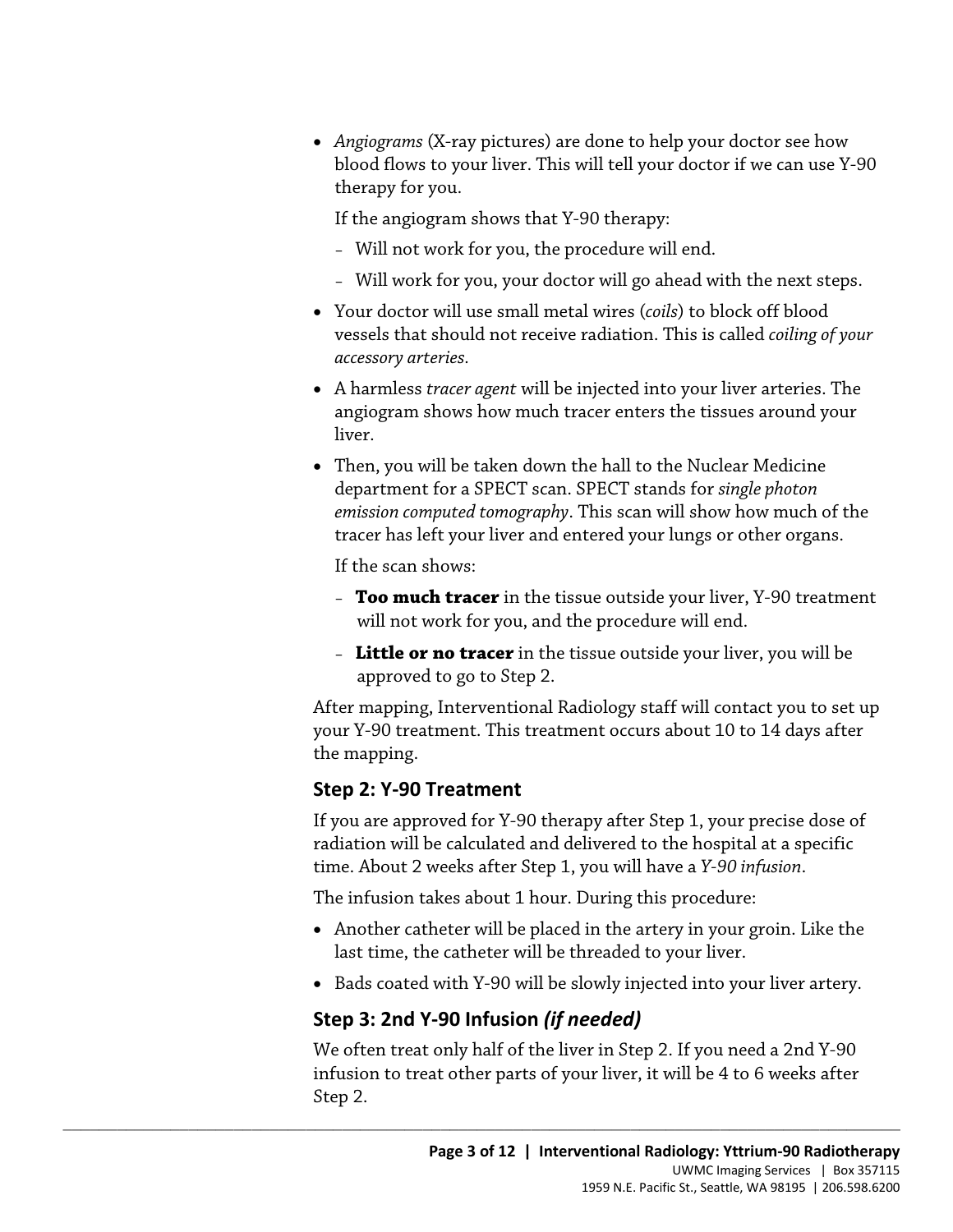#### **Step 4: Scans**

About 1 month after your last Y-90 infusion, you will have a *magnetic resonance imaging* (MRI) or *computed tomography* (CT) scan. This scan will show how the tumors have responded to the treatment.

Your doctor will review your scans, blood test results, and overall health. They will then talk with you about any other treatments, if needed.

### **Are there any special precautions after the Y-90 infusions?**

The radiation released by the Y-90 beads travels less than ½ inch. But, your doctor may restrict your activities after treatment. Depending on the type of treatment you have, you may need to limit your contact with others for up to 7 days.

### **Are there any risks or side effects?**

 The most common side effect after Y-90 radiotherapy is *fatigue* (feeling the type of treatment you have, you may heed to firm your contact<br>with others for up to 7 days.<br>**Are there any risks or side effects?**<br>The most common side effect after Y-90 radiotherapy is *fatigue* (feeli<br>very tired). Th very tired). This can be mild or severe. It can last up to a few weeks.

Other side effects include:

- Poor appetite
- Mild belly pain
- Slight fever
- Nausea

These symptoms should slowly go away over 1 to 2 weeks.

 you start treatment. Please ask any questions you have. Make sure all of your concerns are addressed before you begin Y-90 treatment. There are other less common side effects and problems. Some of these can be serious. Your doctors will talk with you about these risks before

### **Before Your Procedure**

### **Arrival Time**

If you are an *outpatient* (not already staying in the hospital), a nurse will call you the afternoon before your procedure. If your procedure is on a Monday, the nurse will call you the Friday before. The nurse will:

• Tell you when to arrive at the hospital

- Remind you what to do on the morning of your procedure
- Answer any questions you have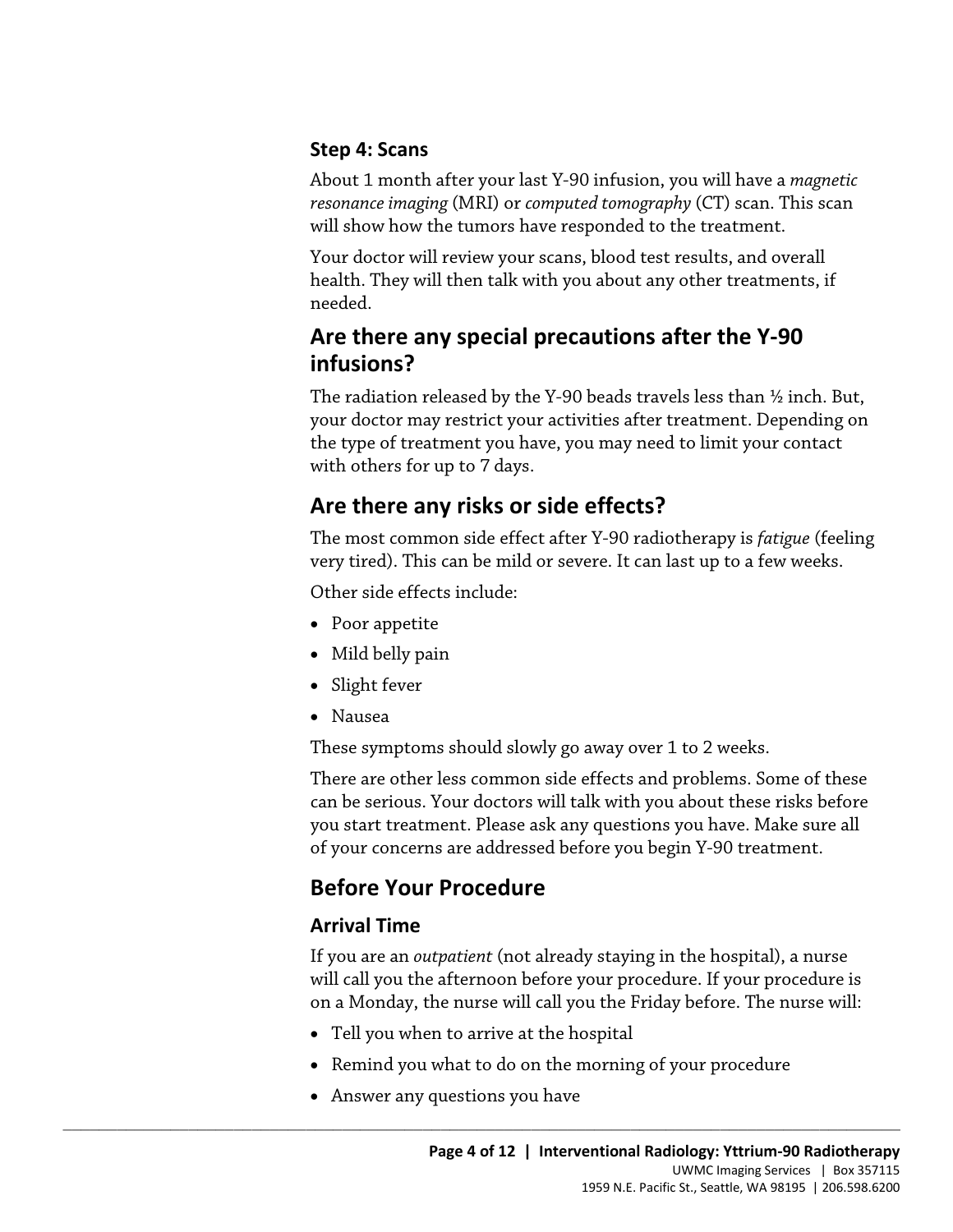#### **Interpreter Services**

If you do not understand English well enough to understand these instructions or the details of the procedure, tell us **right away**. We will arrange for a hospital interpreter to help you. This service is free. **A family member or friend may not interpret for you.** 

#### **Allergies**

If you have had an allergy or bad reaction to *contrast* (X-ray dye) in the past, please call our Interventional Radiology Nurse Coordinator (see numbers on the last page). You may need medicine for this allergy before the procedure.

### **Medicine to Protect Your Kidneys**

If we need to give you contrast for the procedure and your kidneys are not working normally, we may prescribe a medicine for you to take before and after your procedure. This medicine will help protect your kidneys.

### **Blood Test**

If we need to give you contrast for the procedure and your kidneys are n<br>working normally, we may prescribe a medicine for you to take before a<br>after your procedure. This medicine will help protect your kidneys.<br>**Blood Tes** You most likely will need a blood test done within the 14 days before your procedure. Sometimes, we do this when you arrive for your procedure. We will tell you if we need to draw blood before that day.

### **Blood-thinning Medicines**

If you take a blood thinner such as Lovenox (enoxaparin), Coumadin (warfarin), or Plavix (clopidogrel), you may need to stop taking it for 1 to 10 days before the procedure. The length of time depends on which medicine you are taking. If you have not been told what to do, talk with your provider or the clinic that prescribes the medicine. Ask when to stop taking this medicine.

**IMPORTANT:** If you have ever had a heart stent, a prosthetic heart valve, or a pulmonary embolism, or if you have atrial fibrillation with a history of a stroke, you **must** contact the provider who prescribes your blood-thinning medicine. Tell them that you are having a procedure and ask what to do about your medicine dose before your procedure.

### **Diabetes Medicines**

 $\_$  ,  $\_$  ,  $\_$  ,  $\_$  ,  $\_$  ,  $\_$  ,  $\_$  ,  $\_$  ,  $\_$  ,  $\_$  ,  $\_$  ,  $\_$  ,  $\_$  ,  $\_$  ,  $\_$  ,  $\_$  ,  $\_$  ,  $\_$  ,  $\_$  ,  $\_$  ,  $\_$  ,  $\_$  ,  $\_$  ,  $\_$  ,  $\_$  ,  $\_$  ,  $\_$  ,  $\_$  ,  $\_$  ,  $\_$  ,  $\_$  ,  $\_$  ,  $\_$  ,  $\_$  ,  $\_$  ,  $\_$  ,  $\_$  ,

If you have diabetes and take insulin or metformin (Glucophage), we will give you instructions about holding or adjusting your dose for the day of your procedure.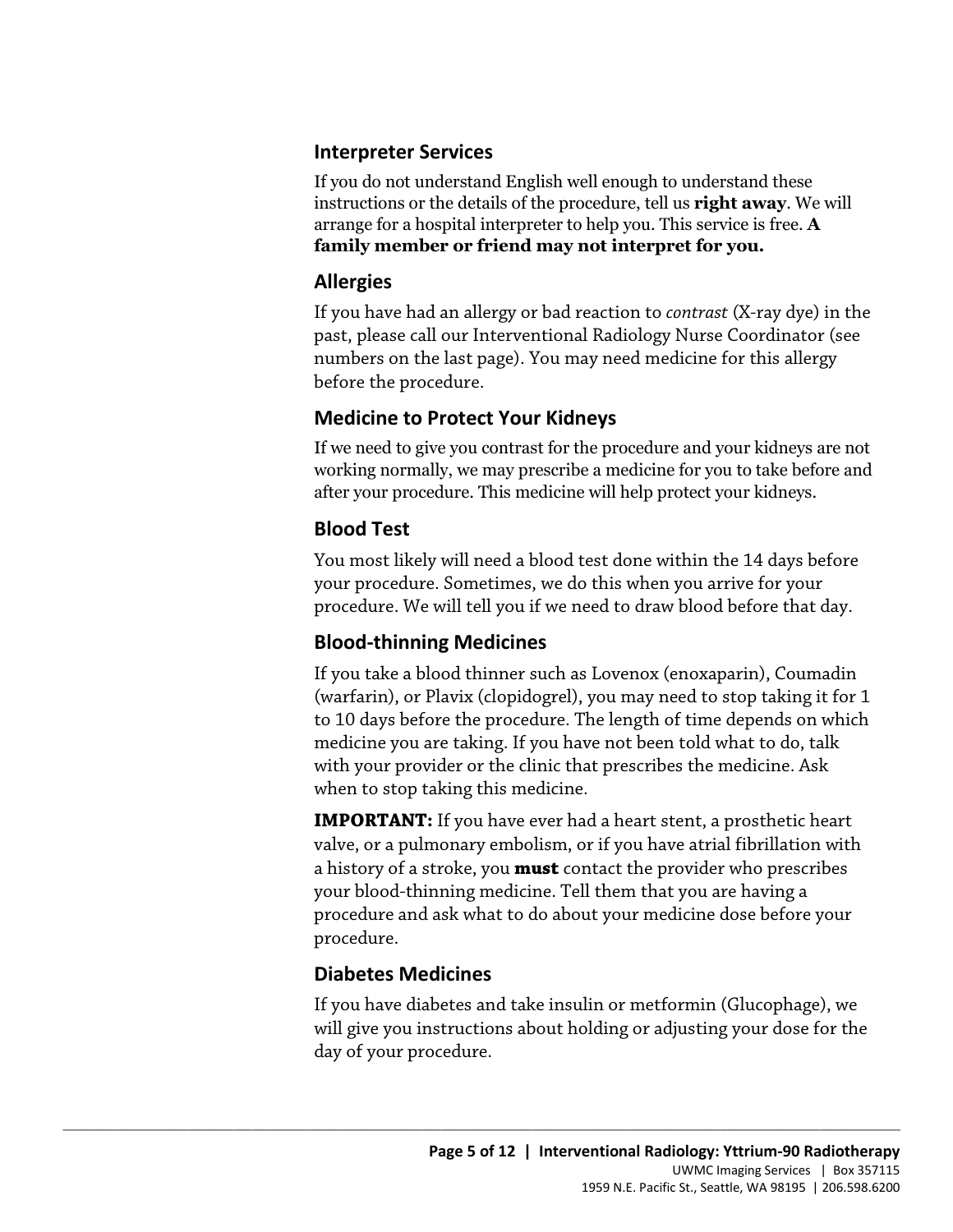### **Sedation**

Before your Y-90 infusions, you will be given a *sedative* (medicine to make you relax) through an *intravenous line* (IV) in one of your arm veins. You will stay awake, but feel sleepy. This is called *moderate sedation*. You will still feel sleepy for a while after the procedure.

For some people, moderate sedation is not safe. If this is true for you, you will need general *anesthesia* (medicine to make you sleep during the procedure).

Let us know **right away** if you:

- Have needed anesthesia for basic procedures in the past
- Have *sleep apnea* or chronic breathing problems (you might use a CPAP or BiPAP device while sleeping)
- Use high doses of *opioid* pain medicine
- Have severe heart, lung, or kidney disease
- Use high doses of *opioid* pain medicine<br>• Have severe heart, lung, or kidney disease<br>• Have back or breathing problems that make it hard to lie flat for<br>• Have a hard time lying still during medical procedures<br>• Weigh m • Have back or breathing problems that make it hard to lie flat for about 1 hour
	- Have a hard time lying still during medical procedures
	- Weigh more than 300 pounds (136 kilograms)

If you have any of these health issues, we may need to give you different medicines. Instead of a sedative, you might receive:

- Only a *local anesthetic* (numbing medicine), such as lidocaine.
- A local anesthetic plus a single pain or anxiety medicine. This is called *minimal sedation*.
- *General anesthesia* (medicine to make you sleep). This medicine is given by an anesthesia provider.

### **Day Before Your Procedure**

• Drink lots of fluids. You may eat as usual.

- If you are an *outpatient* (not staying overnight in the hospital):
	- procedure. **You may NOT drive yourself home or take a bus,**  – Plan for a responsible adult to drive you home after your **taxi, or shuttle by yourself.** You may take a bus, taxi, or shuttle **if** you have a responsible adult to ride with you.
	- Also plan for a responsible adult to stay with you overnight.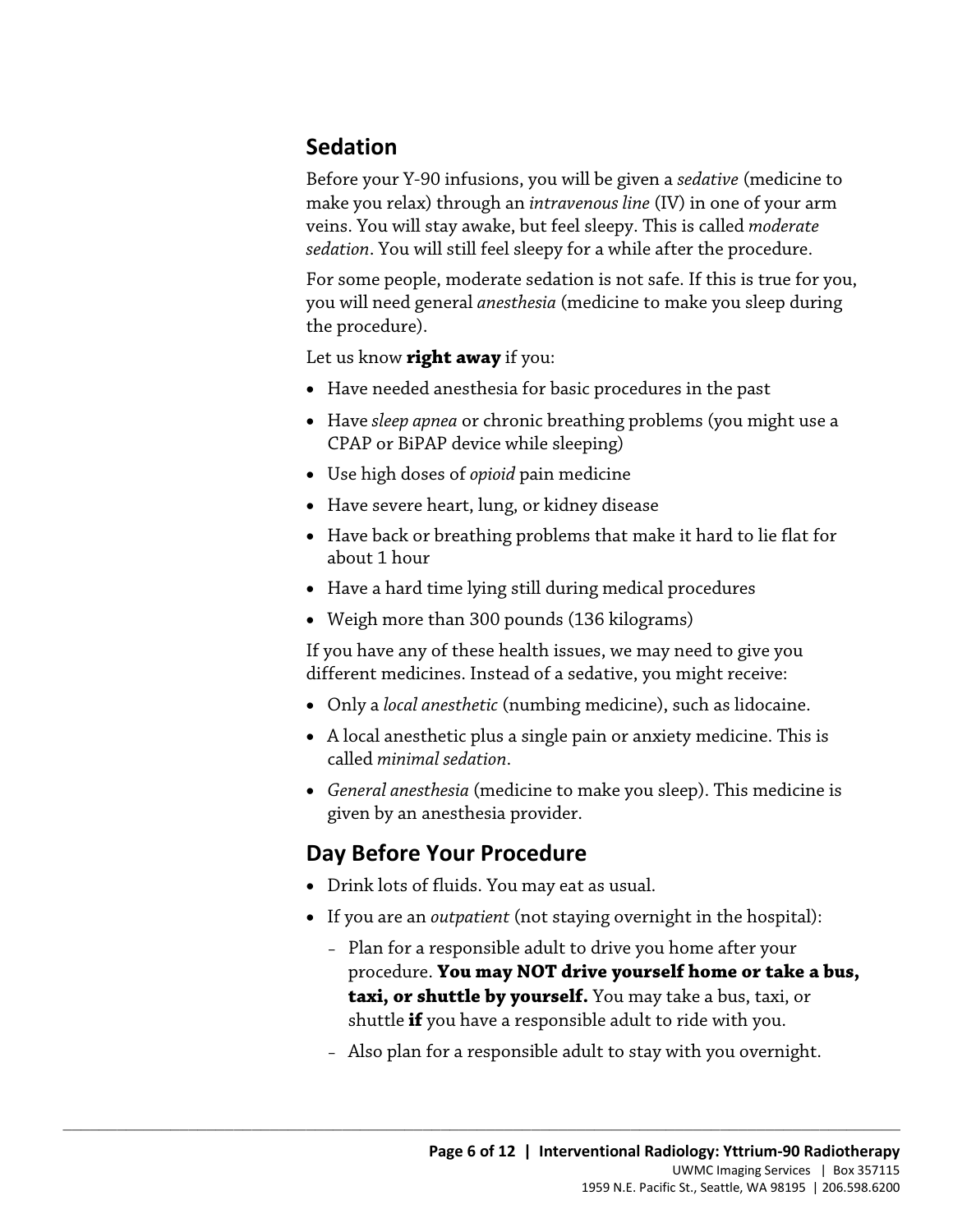**or ride with you on a bus, taxi, or shuttle, we will need to reschedule IMPORTANT: If you do not have a responsible adult to drive you home your procedure.** 

### **Procedure Day**

#### **At Home**

- to stop taking their blood-thinning or other prescription • Take your usual medicines on the day of the procedure, unless the doctor or a nurse tells you to hold them. (Some patients may need medicines.)
- • Do **not** take vitamins or other supplements. They can upset an empty stomach.
- empty stomach.<br>
 Starting **6 hours** before your procedure, **stop eating solid foods**<br>
You may have only *clear liquids* (liquid you can see through), such a<br>
water, broth, cranberry juice, or weak tea.<br>
 Starting **2 hour** • Starting **6 hours** before your procedure, **stop eating solid foods.**  You may have only *clear liquids* (liquid you can see through), such as water, broth, cranberry juice, or weak tea.
	- Starting **2 hours** before your procedure, take **nothing** at all by mouth.
	- If you must take medicines, take them with **only** a sip of water.
	- Bring with you a list of all the medicines you take.
	- Plan to spend most of the day in the hospital.

#### **At the Hospital**

- You may have been told to go to Outpatient Lab for blood draw. Do this before you check in. The lab is on the 3rd floor of the hospital, next to Outpatient Pharmacy, near the Cascade elevators.
- • Unless you are told otherwise, check in at Admitting on the 2nd floor, next to Radiology. Take the Pacific elevator to the 2nd floor.
- After checking in, you will be directed to go to Radiology Reception Desk to check in for your procedure.
- we need to treat other people with unexpected and urgent • If there is a delay in starting your procedure, it is usually because problems. Thank you for your patience if this occurs.
- When we are ready to start your procedure, a staff member will:
	- Take you to a pre-procedure area
	- Give you a hospital gown to put on
- $\_$  ,  $\_$  ,  $\_$  ,  $\_$  ,  $\_$  ,  $\_$  ,  $\_$  ,  $\_$  ,  $\_$  ,  $\_$  ,  $\_$  ,  $\_$  ,  $\_$  ,  $\_$  ,  $\_$  ,  $\_$  ,  $\_$  ,  $\_$  ,  $\_$  ,  $\_$  ,  $\_$  ,  $\_$  ,  $\_$  ,  $\_$  ,  $\_$  ,  $\_$  ,  $\_$  ,  $\_$  ,  $\_$  ,  $\_$  ,  $\_$  ,  $\_$  ,  $\_$  ,  $\_$  ,  $\_$  ,  $\_$  ,  $\_$  , – Give you a bag for your belongings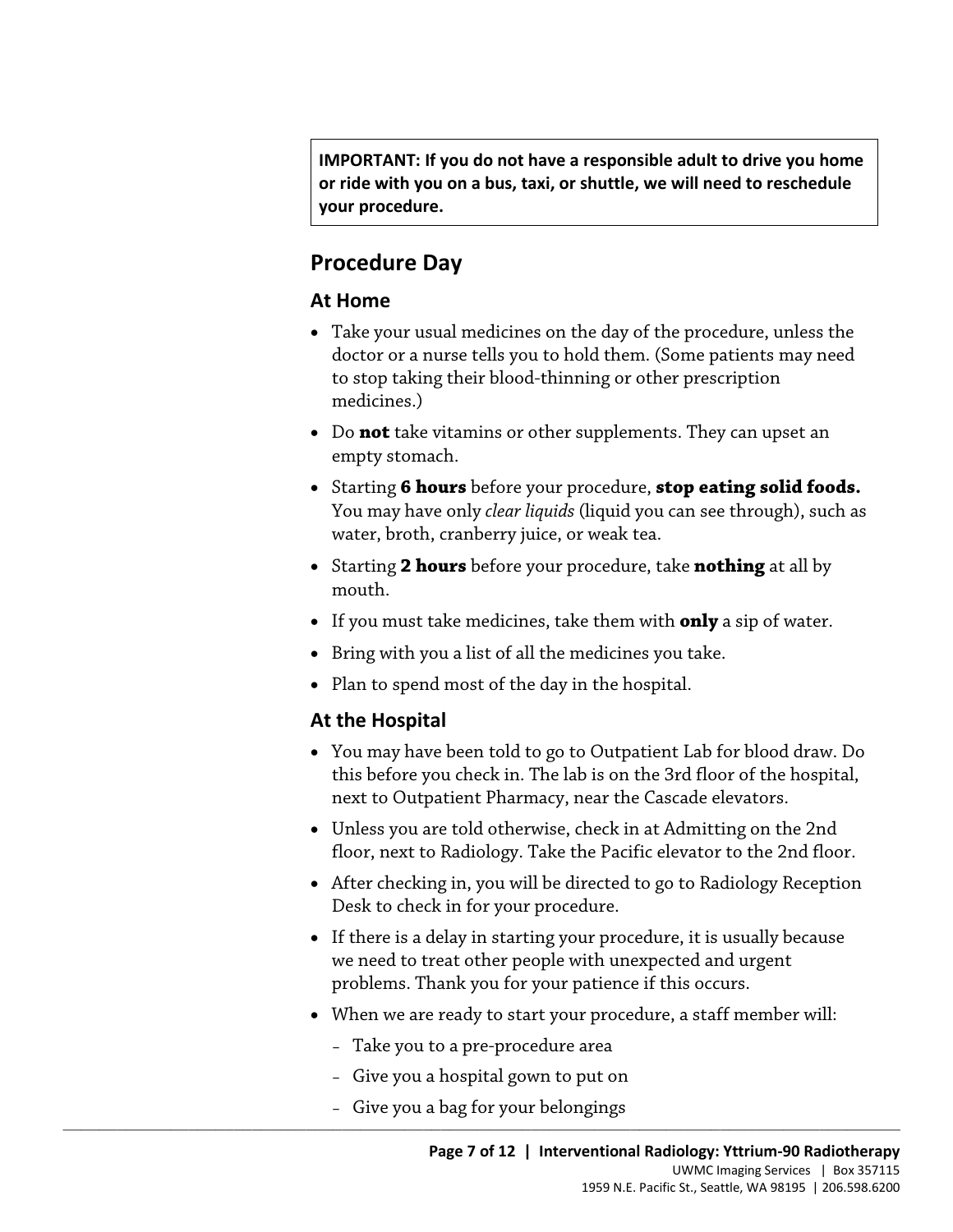- While you are in the pre-procedure area:
	- Your family or a friend can be with you.
	- A nurse will ask you some health questions, take your vital signs (such as heart rate), place an *intravenous* (IV) tube in your arm, and go over what to expect.
	- If you are scheduled to have general anesthesia, the anesthesia care provider will meet you and go over your health history.
	- A radiologist or physician assistant will talk with you about the risk and benefits of the procedure. They will ask you to sign a consent form, if you have not already signed one.
	- You will be able to ask any questions you have.
- A nurse will take you to the radiology suite. This nurse will be with you for the entire procedure.

### **What happens during the procedure?**

- What happens during the procedure?<br>
What happens during the procedure?<br>
 If needed, an interpreter will be in the room or will be able to talk<br>
with you and hear you through an intercom.<br>
 You will lie flat on your back • If needed, an interpreter will be in the room or will be able to talk with you and hear you through an intercom.
	- You will lie flat on your back on an X-ray table.
	- We will place wires on your body to monitor your heart rate.
	- • You will have a cuff around your arm. It will inflate from time to time to check your blood pressure.
	- Prongs in your nose will give you oxygen. A probe on one of your fingers will show us how well you are breathing the oxygen.
	- A technologist will clean your skin around the puncture site with a special soap. Tell this person if you have any allergies. We may need to shave some hair in the area where the doctor will be working.

### **What can I expect after the procedure?**

 $\_$  ,  $\_$  ,  $\_$  ,  $\_$  ,  $\_$  ,  $\_$  ,  $\_$  ,  $\_$  ,  $\_$  ,  $\_$  ,  $\_$  ,  $\_$  ,  $\_$  ,  $\_$  ,  $\_$  ,  $\_$  ,  $\_$  ,  $\_$  ,  $\_$  ,  $\_$  ,  $\_$  ,  $\_$  ,  $\_$  ,  $\_$  ,  $\_$  ,  $\_$  ,  $\_$  ,  $\_$  ,  $\_$  ,  $\_$  ,  $\_$  ,  $\_$  ,  $\_$  ,  $\_$  ,  $\_$  ,  $\_$  ,  $\_$  ,

#### **In the Hospital**

- Nurses will watch you for a short time in the Radiology department or recovery room.
- • You will then go to Nuclear Medicine for the SPECT scan. This will take about 30 to 45 minutes.
- If you:
	- the rest of your recovery time. – Are an outpatient (not staying overnight in the hospital), you will then be moved to a room on a short-stay unit in the hospital for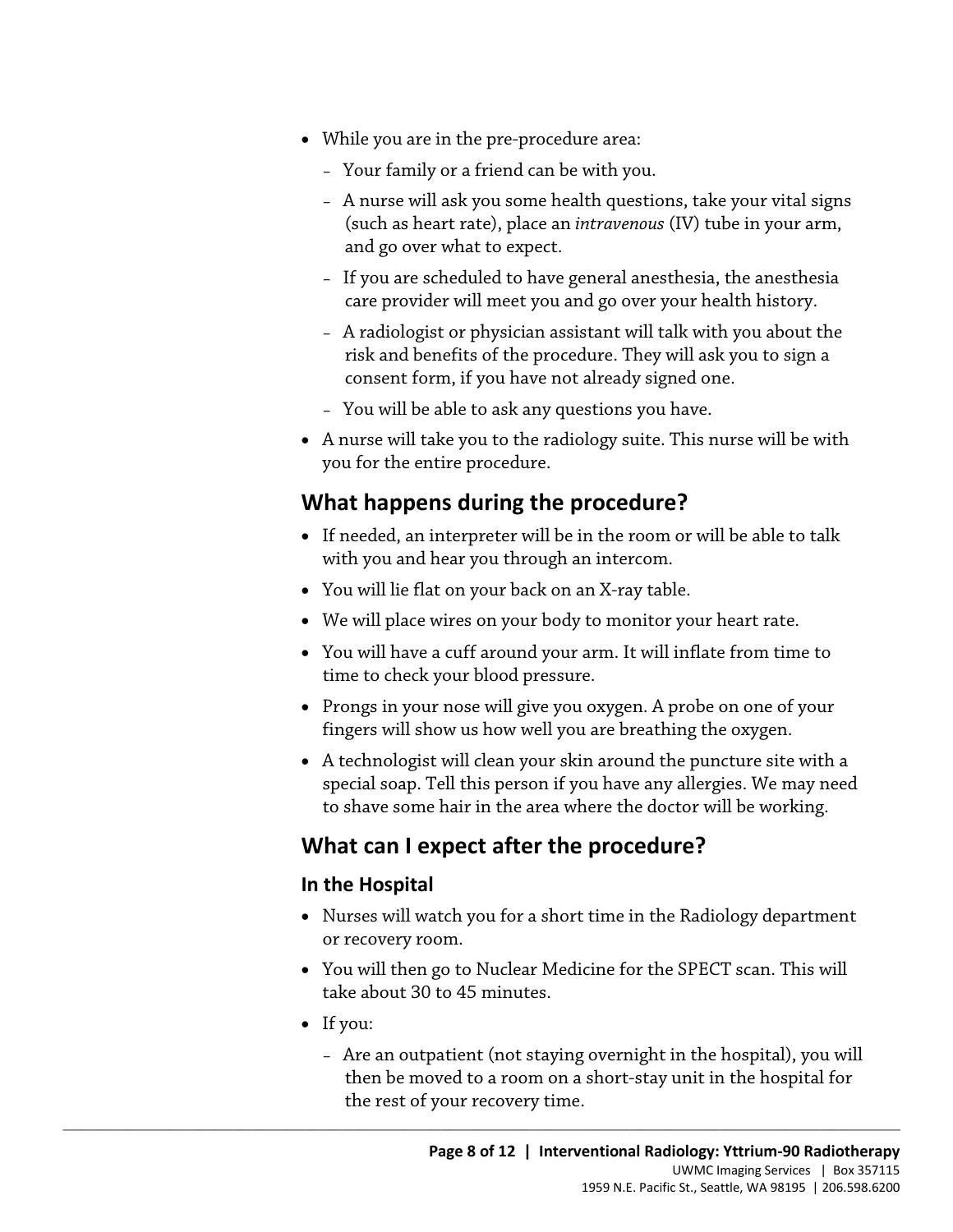- Will stay overnight in the hospital, you will be moved to a room on an inpatient unit. Most patients are able to go home the next morning.
- Once you are moved to your room:
	- Your family member or friend can be with you.
	- *device* was used to help stop bleeding. If you have one of these devices, you will need to lie flat for only about 2 hours. If we use – You will need to rest on a stretcher or bed flat for 2 to 6 hours. You must keep your leg where the catheter was inserted very still for that time, to lower the risk of bleeding from the artery. The length of time depends on whether or not a *vascular closure*  manual pressure to stop bleeding, you will need to lie flat for about 6 hours.
	- You will be able to eat and drink.
- about 6 hours.<br>- You will be able to eat and drink.<br>- If you had coiling of your accessory arteries (see page 3), we wi<br>give you a copy of the bar codes of the coils. Keep these bar<br>codes in your wallet or personal medical – If you had coiling of your accessory arteries (see page 3), we will give you a copy of the bar codes of the coils. Keep these bar codes in your wallet or personal medical files. Show this bar code to providers at other hospitals, or if you get a *magnetic resonance imaging scan* (MRI). It tells the providers what type of coil was used.
	- We will make sure you can move safely before you get up to walk. A nurse or patient care technician (PCT) will help you get out of bed. Most times, we place a gait belt around your waist for extra safety.
	- If you are an outpatient, you will be able to go home when:
		- You are fully awake
		- You can eat, drink, and use the restroom
		- Your nausea and pain are under control
		- Your vital signs are stable
		- You can move about safely
		- You have a responsible adult to take you home
		- You have a responsible adult to stay with you at home overnight

### **Safety and Self-care at Home**

 $\_$  ,  $\_$  ,  $\_$  ,  $\_$  ,  $\_$  ,  $\_$  ,  $\_$  ,  $\_$  ,  $\_$  ,  $\_$  ,  $\_$  ,  $\_$  ,  $\_$  ,  $\_$  ,  $\_$  ,  $\_$  ,  $\_$  ,  $\_$  ,  $\_$  ,  $\_$  ,  $\_$  ,  $\_$  ,  $\_$  ,  $\_$  ,  $\_$  ,  $\_$  ,  $\_$  ,  $\_$  ,  $\_$  ,  $\_$  ,  $\_$  ,  $\_$  ,  $\_$  ,  $\_$  ,  $\_$  ,  $\_$  ,  $\_$  ,

The sleep medicine that you were given will stay in your body for several hours. It could affect your judgment. You may be lightheaded or feel dizzy.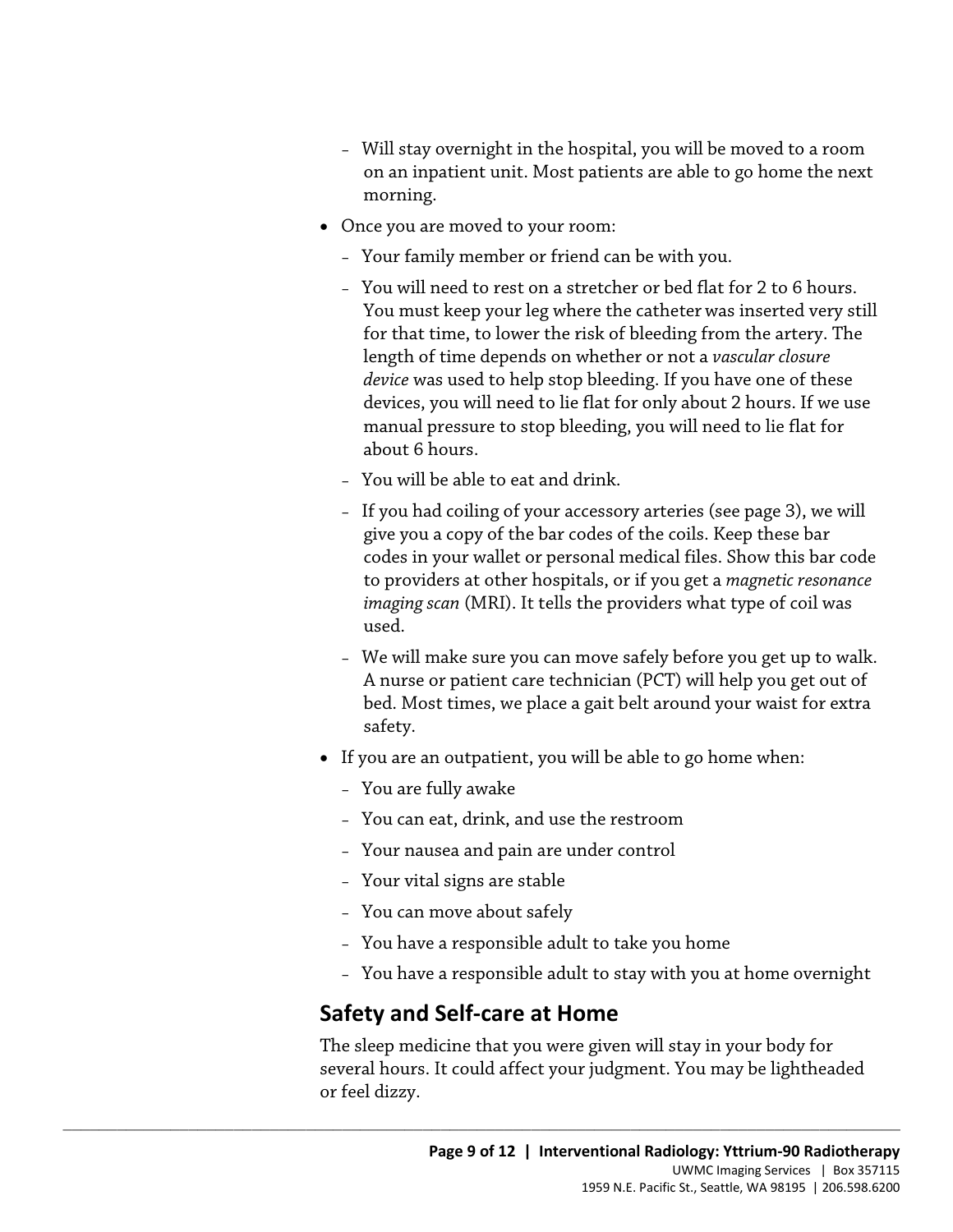#### **For 24 Hours**

- Do **not** drive a car.
- Do **not** use machines or power tools.
- Do **not** drink alcohol.
- Do **not** take medicines such as tranquilizers or sleeping pills, unless your doctor prescribed them.
- Do **not** make important decisions or sign legal documents.
- Do **not** be responsible for children, pets, or an adult who needs care.

#### **To Help Speed Your Recovery**

- Do only light activities and get plenty of rest.
- Have a responsible adult stay with you overnight.
- Eat as usual.
- Drink lots of fluids.
- Do only light activities and get plenty of rest.<br>• Have a responsible adult stay with you overnight.<br>• Eat as usual.<br>• Drink lots of fluids.<br>• Resume your regular medicines as ordered by your provider, unless<br>you have be • Resume your regular medicines as ordered by your provider, unless you have been told otherwise.

#### **For 48 to 72 Hours**

- gallon of milk weighs almost 9 pounds). • Do **not** lift anything that weighs more than 5 to 10 pounds (a
- Do only moderate activities. This will allow your puncture site to heal.
- • Avoid strenuous work. Do not do any exercise that increases your heart or breathing rate.

#### **Dressing Care**

- Keep your puncture site covered with the dressing for 24 hours. Make sure it stays clean and dry.
- After 24 hours, remove the dressing. Check the puncture site (see "When to Call" on page 11).
- device used to close the artery. This will go away over time. • You may feel as small bump at the puncture site. This is from the
- • Do not take a bath, sit in a hot tub, go swimming, or submerge the puncture site in water until it is fully healed.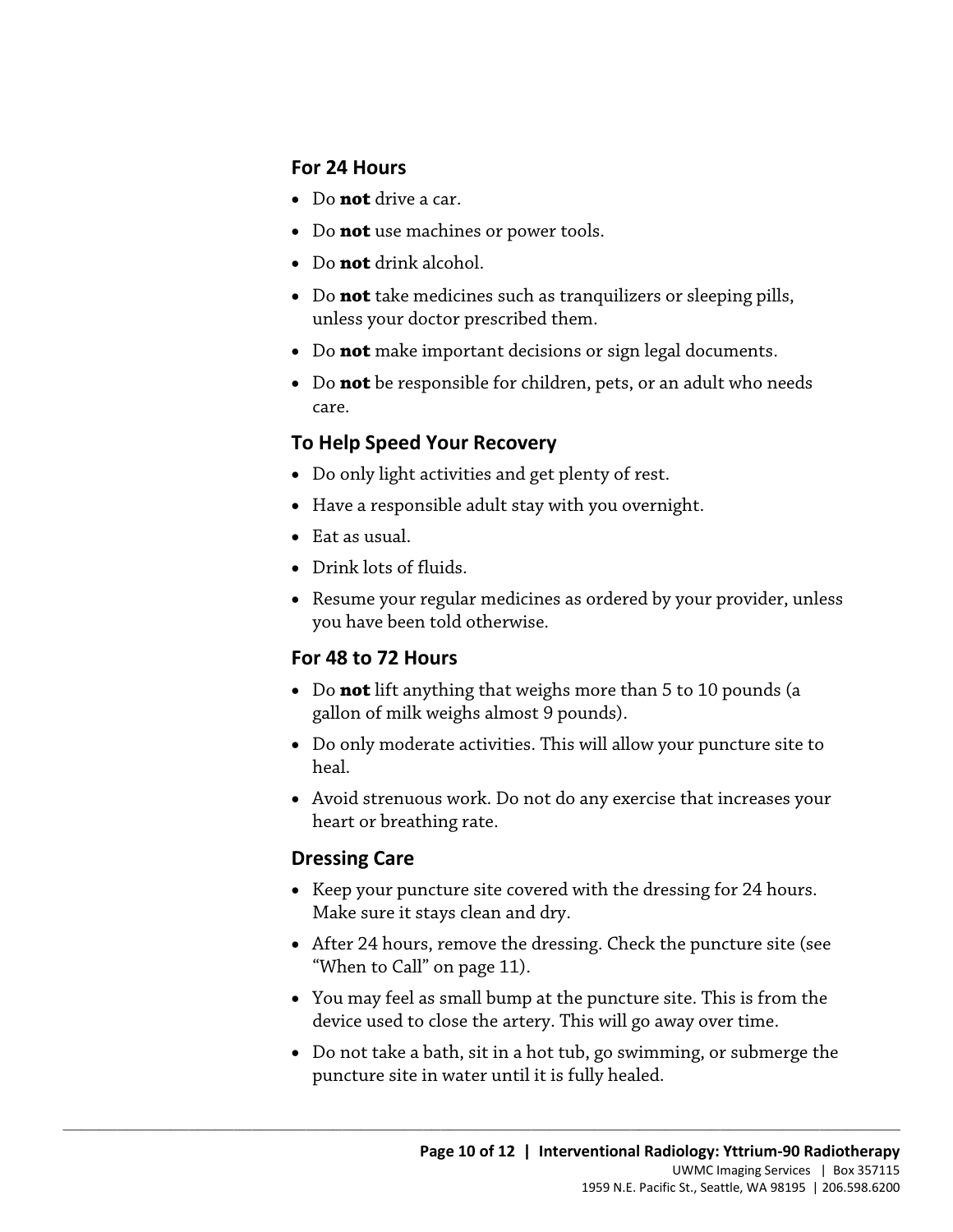- After 24 hours, you may shower. Do **not** scrub the puncture site. Allow warm soapy water to gently run over the site.
- After your shower:
	- Pat the site dry with a clean, dry towel.
	- Do **not** apply lotions, ointments, or powders to the site.
	- You may apply a new Band-Aid.
- day and check the site (see "When to Call" on page 11). • If you apply a new Band-Aid, for the next few days, change it every

### **Side Effects**

#### **After Y-90 Mapping**

After Y-90 mapping, you should have only minor pain at the punct<br>site. Most patients do not need to take pain medicine. If your doct<br>says it is OK to take acetaminophen (Tylenol), this will help to ease<br>any discomfort.<br>**Af** After Y-90 mapping, you should have only minor pain at the puncture site. Most patients do not need to take pain medicine. If your doctor says it is OK to take acetaminophen (Tylenol), this will help to ease any discomfort.

#### **After Y-90 Radiotherapy**

Most patients have some side effects after the Y-90 treatment. These include pain, nausea, a low-grade fever, or chills. This is called *postembolization syndrome.* 

• You may have fevers for up to 1 week.

 $\_$  ,  $\_$  ,  $\_$  ,  $\_$  ,  $\_$  ,  $\_$  ,  $\_$  ,  $\_$  ,  $\_$  ,  $\_$  ,  $\_$  ,  $\_$  ,  $\_$  ,  $\_$  ,  $\_$  ,  $\_$  ,  $\_$  ,  $\_$  ,  $\_$  ,  $\_$  ,  $\_$  ,  $\_$  ,  $\_$  ,  $\_$  ,  $\_$  ,  $\_$  ,  $\_$  ,  $\_$  ,  $\_$  ,  $\_$  ,  $\_$  ,  $\_$  ,  $\_$  ,  $\_$  ,  $\_$  ,  $\_$  ,  $\_$  ,

- Pain occurs because the beads block blood and oxygen from reaching the tumor. Lack of oxygen causes pain in any tissue. Most times, this pain can be treated with medicines you take by mouth.
- can return to their normal activities within 1 week. • Fatigue and loss of appetite are common for 2 weeks. They may last longer. These are often part of a normal recovery. Most patients

 pain, nausea, constipation, and acidic stomach. If you do not have After your Y-90 treatment, we will give you prescriptions to help with diabetes, we will also give you a prescription for a steroid to help with pain and inflammation.

### **When to Call**

Call one of the numbers listed below under "Who to Call" if you have any of these symptoms:

• Bleeding from the puncture site that will not stop, even after you apply pressure for 15 minutes